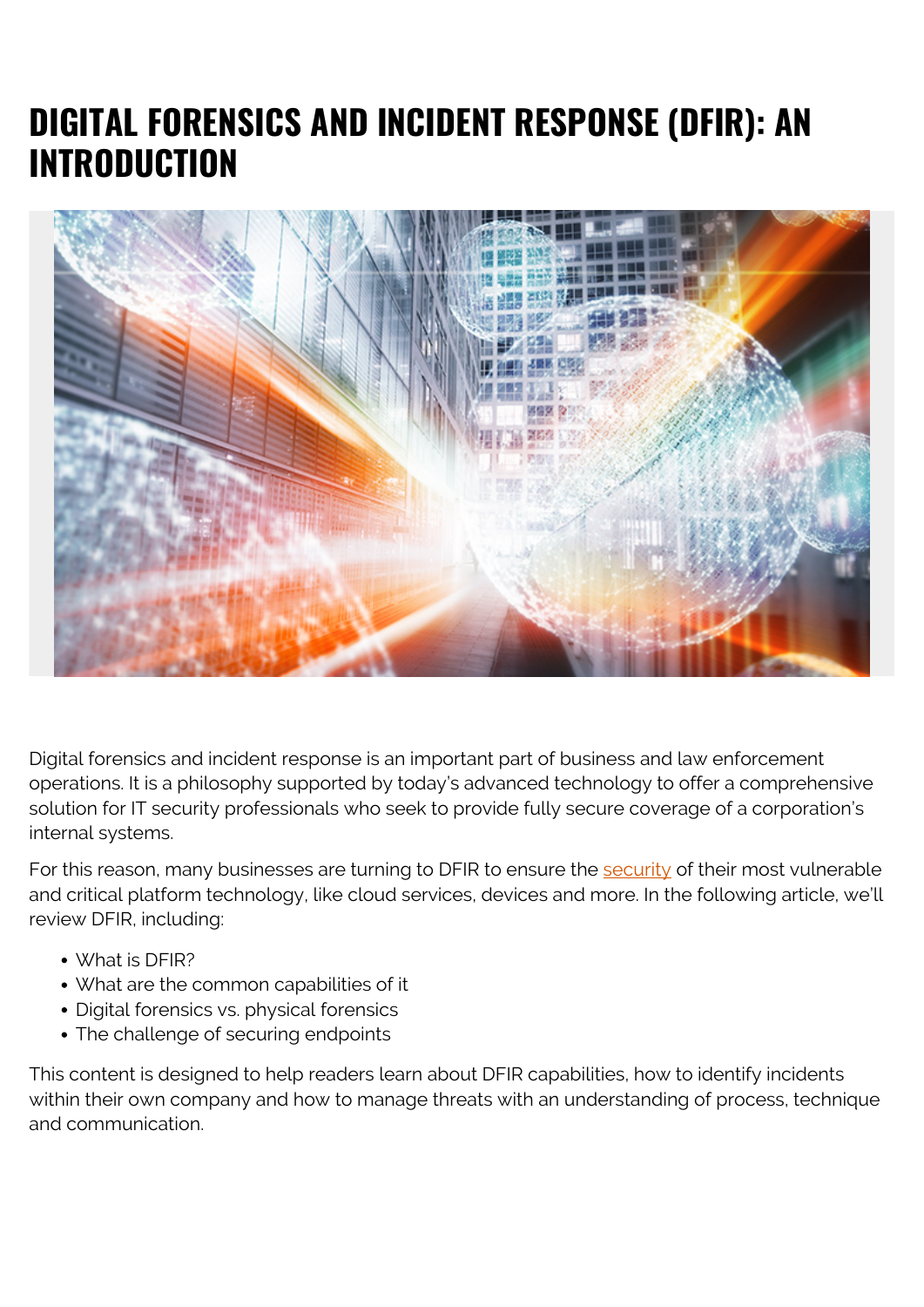# **What is Digital Forensics and Incident Response?**

Digital forensics is a division of computer forensics that focuses on examining the digital components of an individual or business to determine if illegal action has been taken, either by the owner of the equipment or through a vicious cyberattack.

Computer forensics represents the skill set that IT professionals use to examine hard-drives and computing devices. However, in a digital business climate, it's important to expand consideration of threats to other digital properties like networks, memory, digital artifacts and more. In this way, digital forensics helps IT professionals identify instances of cybercrime like malware and hacking.

Incident response refers to the complementary set of processes that occur when an incident has been identified. In incident response, it's important that communication is clear and accessible, that all parties involved are notified by an incident response manager for the organization and, further, that steps are identified to resolve the issue.

During digital forensics and incident response, IT professionals might be tasked with malware analysis. Malware can be reverse-engineered by software professionals to learn more about how it operates, how it was produced and who made it.

## **What Capabilities are Common in DFIR?**

Digital forensic technology solutions help clients support DFIR operations. Here are some of the capabilities you can expect from a DFIR software solution:

- Data acquisition that spans a number of sources, multiple devices and systems
- System transparency that offers clear visibility into actions and administrative processes
- Investigation capabilities that are comprehensive and compliant
- Reporting including features like robust visualization
- Automating iterative processes that help incident managers find all instances of artifacts, faster, with less guesswork

# **Six Steps of Incident Response**

Companies large and small can benefit from a smooth DFIR process. For companies who must assess risk and mitigate threats, it's important to understand the steps associated with incident response. The six common steps are:

- 1. **Preparing:** Companies can be prepared to handle incident response with policies in place, incident managers defined and platform software identified.
- 2. **Identifying:** During the identification phase, IT professionals detect the incident, the kind of attack that's occurred, the risk involved and more.
- 3. **Containing:** Next, incident managers work to quickly contain the threat so that it doesn't continue to spread through adjacent systems.
- 4. **Remediating:** A plan is established to correct the issue. Forensic analysis is applied to artifacts to determine the best way to resolve.
- 5. **Incident recovery:** Following established policies, the company begins to resume regular operations. During this phase, monitoring and reporting on the incident is continuous and ongoing.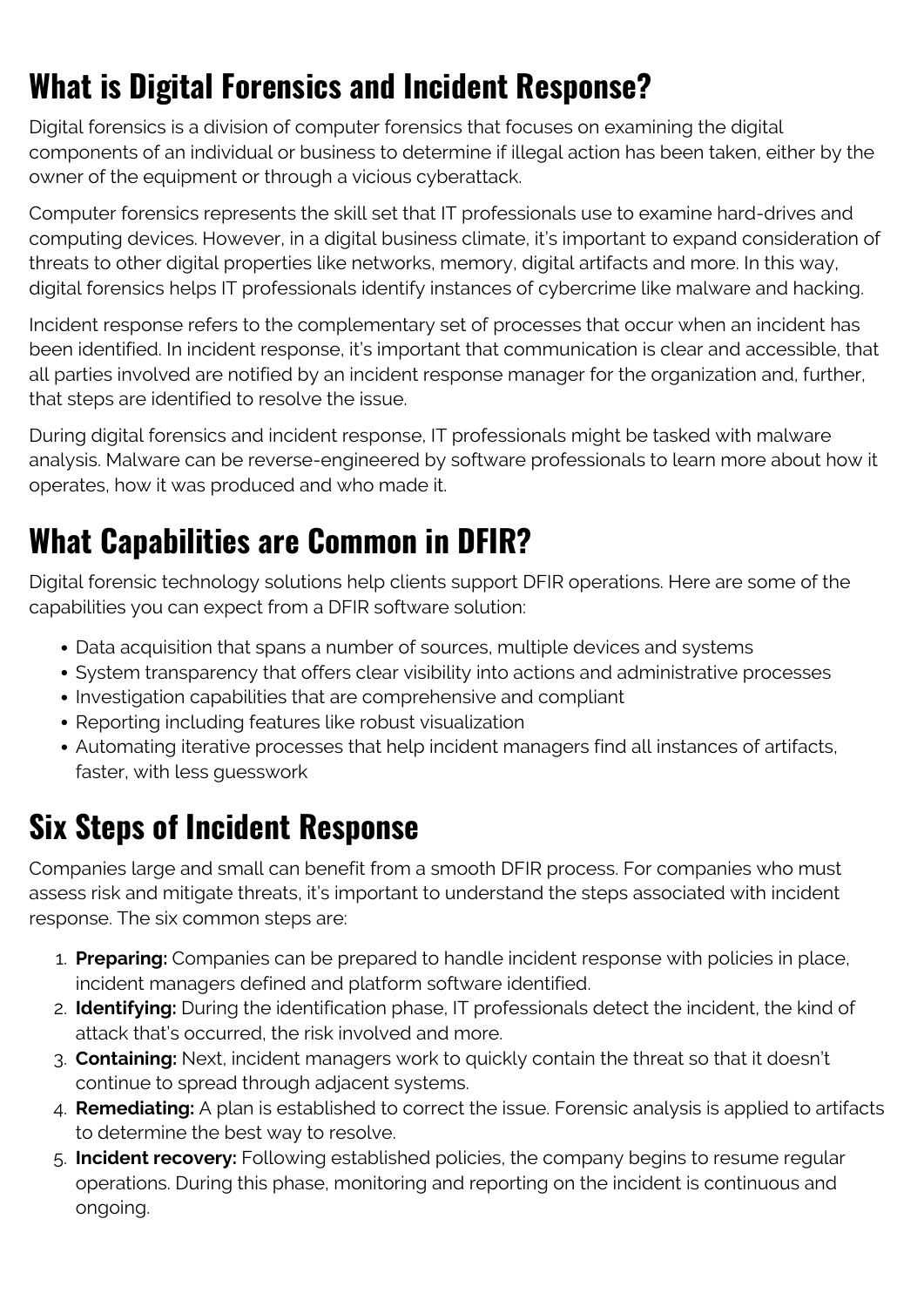6. **Reporting and communication:** The incident manager must communicate with stakeholders, end-users and the public to report on progress of the incident while providing transparency.

#### **Digital Forensics vs Physical Forensics**

Physical forensics is the act of investigating a crime by examining and analyzing physical evidence like fingerprints, DNA and other clues that might be left a crime scene. It is primarily used in law enforcement, and corporations have little need for physical forensics.

Digital forensics, on the other hand, serves both law enforcement and enterprise businesses looking to investigate attacks on their digital properties. In law enforcement, digital forensics specialists are increasingly becoming in higher demand as cybercrime rises. In corporate security, businesses rely on these professionals to ensure their business and customer data remains secure and useable.

## **The Challenge of Securing Endpoints**

One challenge that all digital forensics professionals face, whether in IT security or physical forensics, is securing endpoints. In the digital landscape of enterprise businesses, endpoints occur where one system ends and another begins. This could refer to cloud platforms, networks, devices and more. Managing the security of endpoints is a top priority for [cybersecurity](https://blogs.bmc.com/blogs/cybersecurity/) professionals today.

A comprehensive DFIR system helps enterprise businesses secure these vulnerable areas of their multi-platform systems. This is especially important for large corporations because their vulnerability and risk increases exponentially when a high-volume of data must be sifted through to reach the most important alerts.

# **Cloud Considerations**

With a growing number of companies relying on cloud technology and the constant evolution of digital business, there are several considerations that should be made when thinking about the future of DFIR.

For one, current trends in business have many businesses operating partially and fully in the cloud. For companies who work with cloud technology, agility and the ability to scale quickly are imperative to keeping up with the competition and being successful. Many large, recognizable companies use development platforms that operate fully in the cloud, and they must be aware of how to use DFIR to mitigate risk and solve issues.

In a cloud environment, responders must ask quickly and decisively if they are going to resolve the threat before lasting damage occurs for a company. This requires responders to find artifacts left behind by hackers deploying malware and other threats. Once an artifact is found, there is a manual process that typically occurs where the IT professional will then try to locate the artifact on other iterations of the cloud platform until they believe they have contained the threat. However, this is not a foolproof method.

It's for this reason that companies in the cloud need to implement DFIR solutions to ensure the success of finding and collecting artifacts and managing threats.